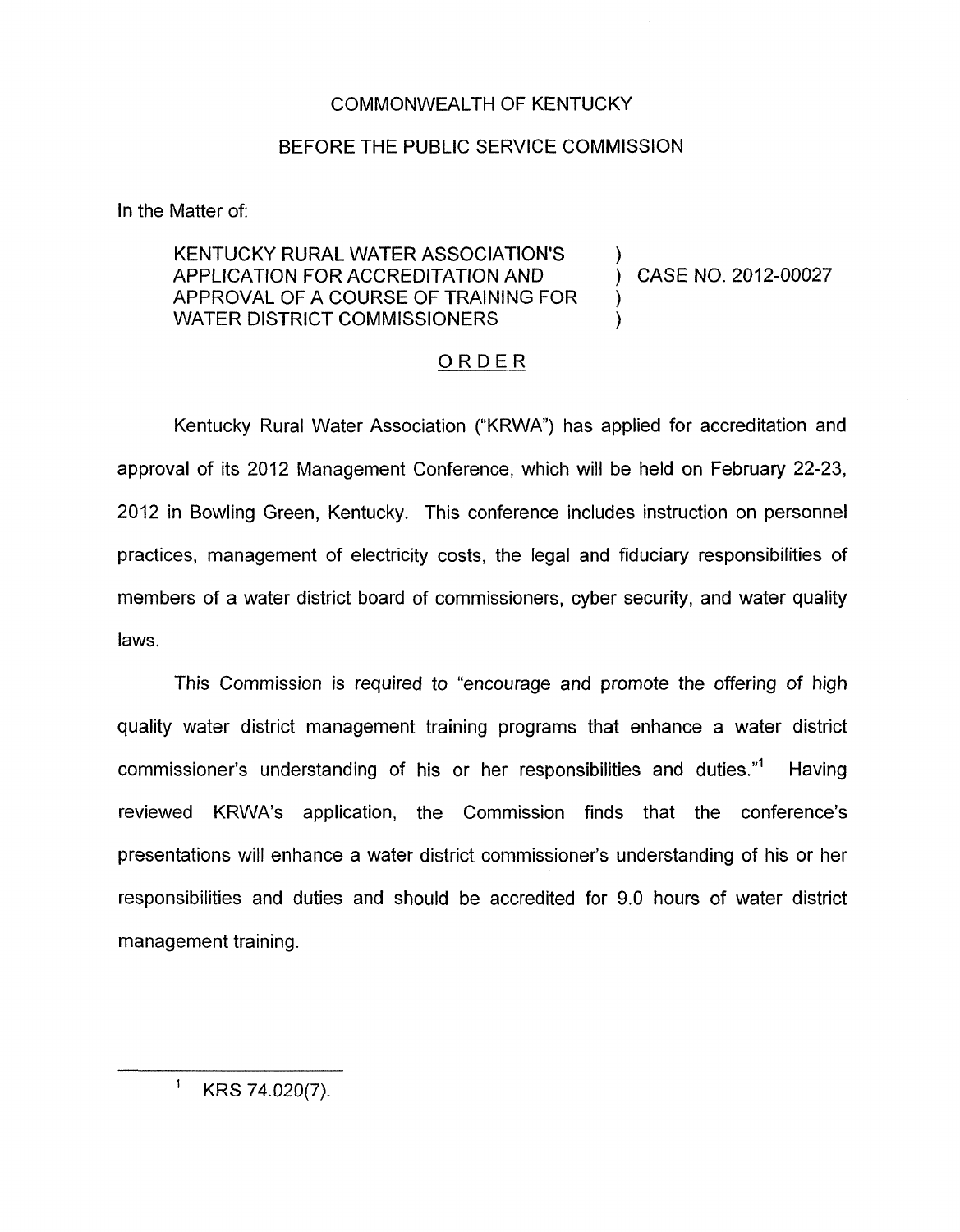IT IS THEREFORE ORDERED that:

1. KRWA's 2012 Management Conference, which will be held in Bowling Green, Kentucky on February 22-23, 2012 is accredited and approved for a maximum of 9.0 credit hours of water district management training.

2. KRWA shall retain a record of all water district commissioners attending the accredited and approved presentation.

**3.** No later than March 12, 2012, KRWA shall file with the Commission:

a. A sworn statement attesting that the accredited instruction was performed;

b. A description of any changes in the presenters or the proposed curriculum that occurred after KRWA's application; and

c. The name of each attending water district commissioner, his or her water district, and the number of hours that he or she attended.



n Director

Case No. 2012-00027